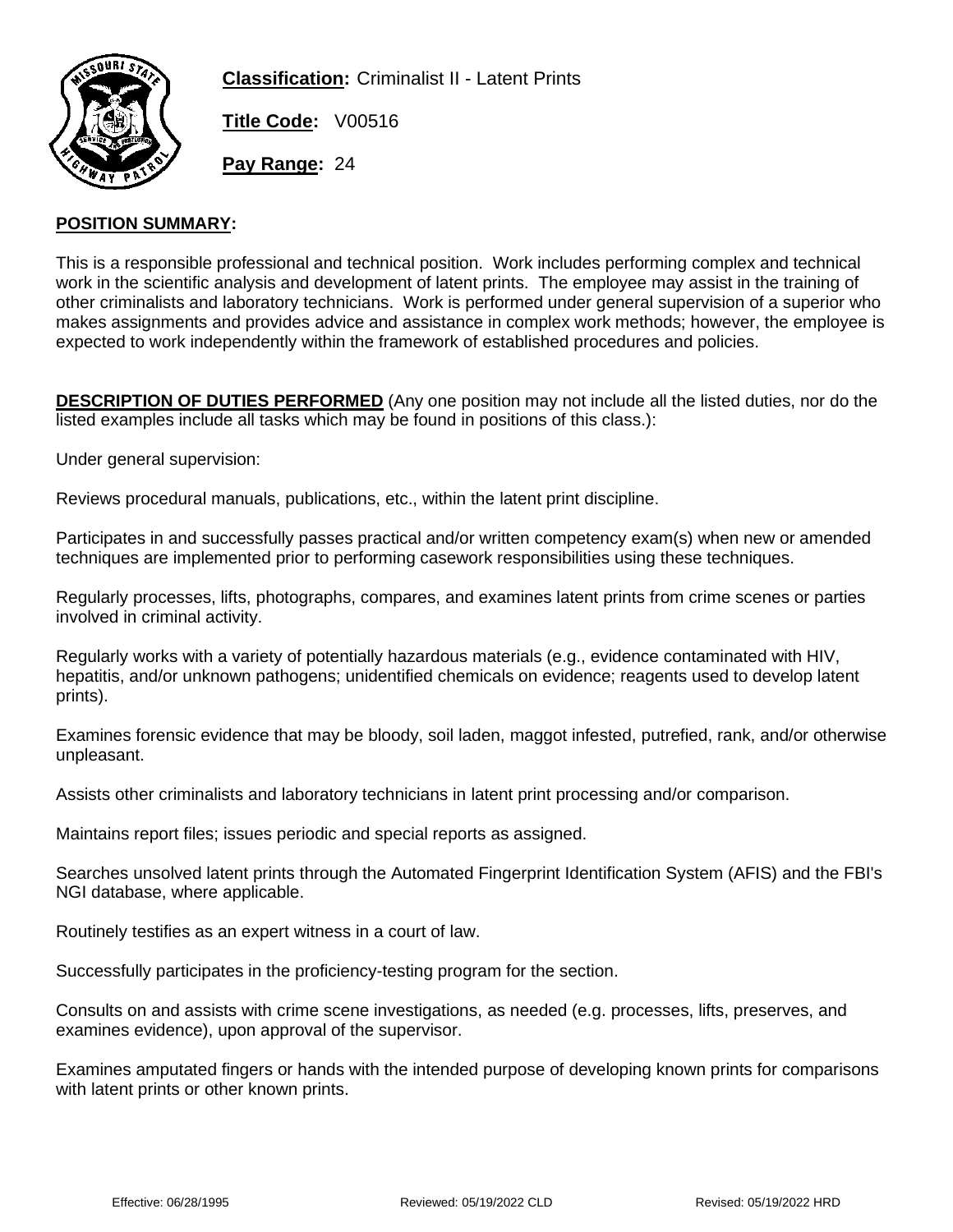# **Classification:** Criminalist II - Latent Prints **Classification:** Page 2

Generates and receives requests to and from other law enforcement agencies, prosecutors, attorneys, etc., in reference to criminal evidence and crime laboratory procedures.

Assists in conducting training of law enforcement personnel about latent print processing and collection.

Operates standard office equipment (e.g., personal computer, telephone, fax machine, copier, scanner, etc.).

Performs job-related travel, as needed.

Performs other related duties as assigned.

## **REQUIRED KNOWLEDGE, SKILLS, AND ABILITIES:** Ability to read English effectively.

Ability to communicate in English clearly and concisely, both orally and in writing.

Ability to establish and maintain effective working relations with others.

Working knowledge and practice of safety rules and procedures.

Ability to properly use laboratory equipment and chemicals.

Working knowledge of the laboratory's quality assurance program.

Thorough knowledge of the accreditation compliance criteria established by the ANSI-ASQ National Accreditation Board (ANAB; formerly ASCLD/LAB).

Ability to work with restricted, highly sensitive information in a confidential and professional manner.

Ability to distinguish colors necessary to perform laboratory tests.

Ability to recognize and identify minute details.

Working knowledge of the procedures and methods used in the scientific analysis of latent prints.

Ability to maintain membership in various reputable state, national and international forensic science organizations.

Ability to perform work in accordance with prescribed procedures, makes accurate observations of test results, and prepare accurate records and reports.

Ability to assist other criminalists and laboratory technicians in latent print processing and/or comparison.

Ability to gather, assemble, correlate, and analyze facts to be incorporated into a report of laboratory work and tests.

Working knowledge of both the impact other sections' analysis can have on latent print exams and the impact latent print exams can have on other sections' analysis (e.g. DNA).

Ability to work with unpleasant items (amputated fingers and hands, maggot infested evidence, etc.) in the performance of job duties.

Ability to work with material that may be of a sexual nature relating to criminal activity (e.g., written material, photographs, and/or verbal language, etc.).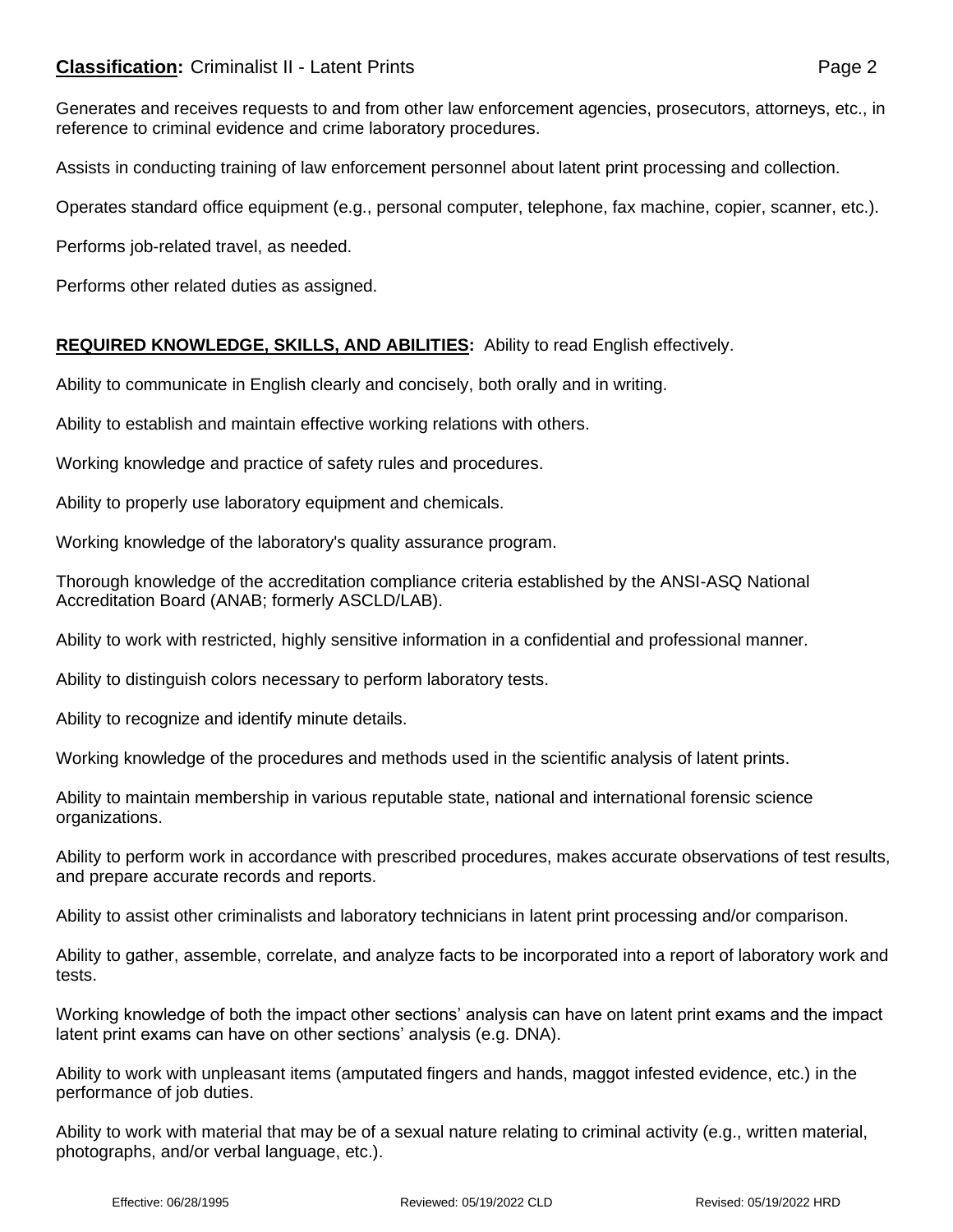# **Classification:** Criminalist II - Latent Prints **Classification:** Page 3

Ability to properly utilize photography digital imaging software (e.g. Adobe Photoshop and Foray).

Working knowledge of the MSHP AFIS system and FBI NGI software.

Working knowledge of the preparation of evidence for presentation in court.

Ability to compile and prepare information for presentation (e.g. mock trials, courtroom testimony, depositions, and/or meetings).

Ability to maintain composure while under cross-examination regarding personal and scientific qualifications and defend laboratory findings in court.

Ability to transport tools, equipment, and evidence, when needed.

Ability to stand for extended periods and lift moderate loads (30 pounds).

Ability to perform job-related travel (e.g., appearing in court, assisting in crime scene investigations, and attending training meetings, seminars, etc).

Ability to work hours as assigned.

Possess or ability to obtain a valid Missouri Driver license.

**MINIMUM EXPERIENCE AND EDUCATION REQUIRED** (The following represents the minimum qualifications used to accept applicants, provided that equivalent substitution may be permitted in case of deficiencies in either experience or education.):

Possess a baccalaureate degree from an accredited college or university with, at minimum, twenty-four hours of science, technology, engineering, or mathematics coursework. Both overall academic record and applicable job experience will be factors for consideration; however, prior job experience or certification credentials will not replace the minimum academic requirement.

AND

Possess at least two years experience as a Criminalist I - Latent Prints or comparable experience.

Preference will be given to applicants possessing a natural or physical science degree, biology and/or chemistry coursework, previous latent print comparison and/or processing experience, and/or certification by the International Association for Identification in Latent Prints.

## **NECESSARY SPECIAL REQUIREMENTS:**

Must obtain MULES certification within one year of appointment.

Must obtain AFIS certification within two years of appointment, where applicable.

Must provide a DNA sample to be used only for forensic identification as required at the time of appointment.

Must be able to pass a polygraph examination after conditional offer of employment.

Must successfully complete a twelve-month probationary period.